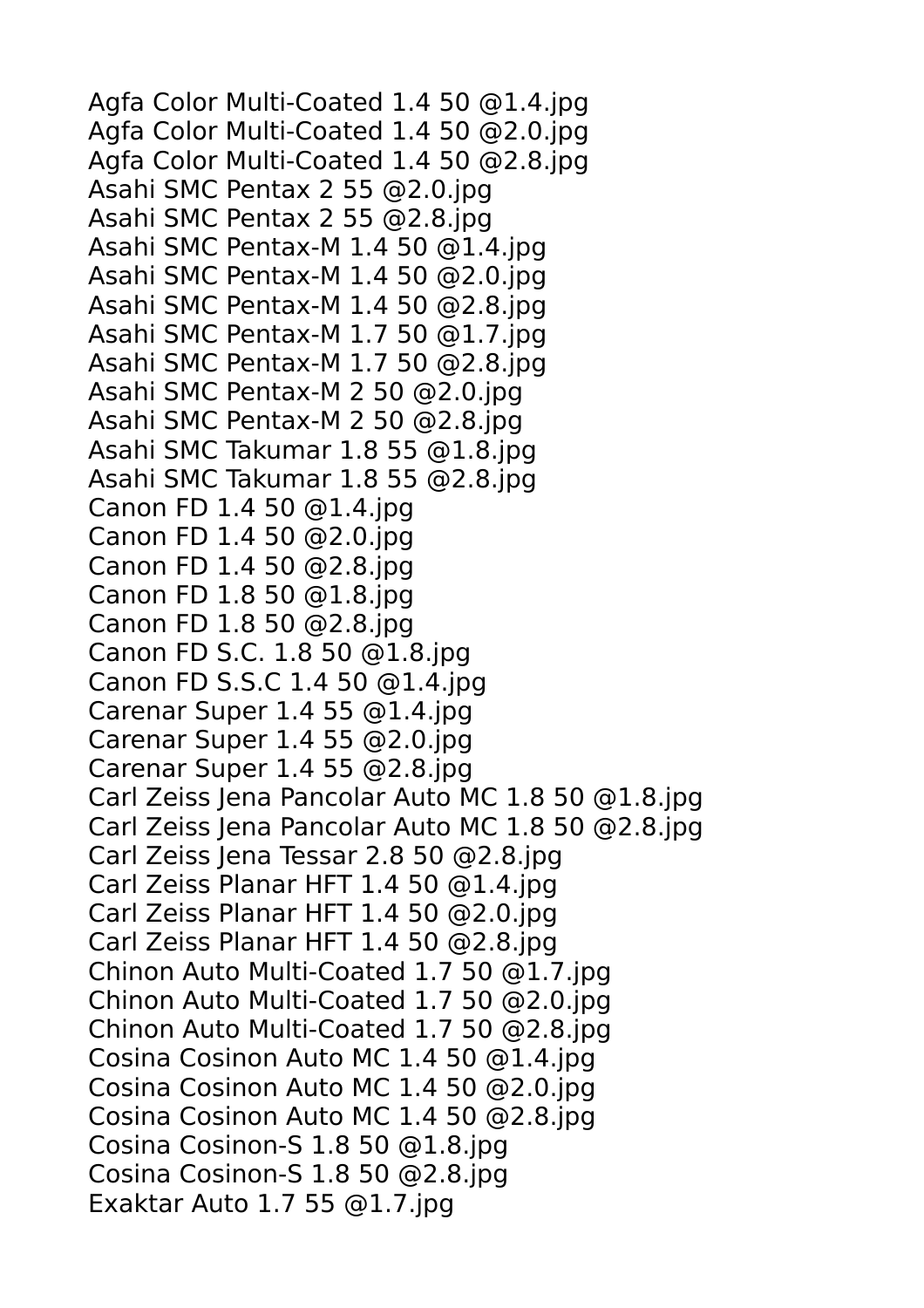Exaktar Auto 1.7 55 @2.8.jpg Fuji EBC Fujinon 1.4 50 @1.4.jpg Fuji EBC Fujinon 1.4 50 @2.0.jpg Fuji EBC Fujinon 1.4 50 @2.8.jpg Hanimex Auto MC 1.7 50 @1.7.jpg Hanimex Auto MC 1.7 50 @2.8.jpg Konica Hexanon AR 1.4 50 @1.4.jpg Konica Hexanon AR 1.4 50 @2.0.jpg Konica Hexanon AR 1.4 50 @2.8.jpg Konica Hexanon AR 1.7 50 @1.7.jpg Konica Hexanon AR 1.7 50 @2.8.jpg Konica Hexanon AR 1.8 52 @1.8.jpg Konica Hexanon AR 1.8 52 @2.8.jpg Leitz Wetzlar Summicron-R 2 50 @2.0.jpg Leitz Wetzlar Summicron-R 2 50 @2.8.jpg Leitz Wetzlar Summilux-R 1.4 50 @1.4.jpg Leitz Wetzlar Summilux-R 1.4 50 @2.0.jpg Leitz Wetzlar Summilux-R 1.4 50 @2.8.jpg Mamiya Auto Sekor C S 1.4 50 @1.4.jpg Mamiya Auto Sekor C S 1.7 50 @1.7.jpg Mamiya Sekor Auto 2.8 50 @2.8.jpg Mamiya Sekor E 1.7 50 @1.7.jpg Mamiya Sekor E 2 50 @2.0.jpg Mamiya Sekor E F 1.4 50 @1.4.jpg Mamiya Sekor E S 2 50 @2.0.jpg Minolta MC Rokkor PF 1.7 55 @1.7.jpg Minolta MC Rokkor PF 1.7 55 @2.8.jpg Minolta MC Rokkor – PF 1.7 50 @1.7.jpg Minolta MC Rokkor – PF 1.7 50 @2.8.jpg Minolta MD 1.4 50 @1.4.jpg Minolta MD 1.4 50 @2.0.jpg Minolta MD 1.4 50 @2.8.jpg Minolta MD 1.7 50 @1.7.jpg Minolta MD 1.7 50 @2.8.jpg Minolta MD 2 50 @2.0.jpg Minolta MD 2 50 @2.8.jpg Minolta MD Rokkor 1.4 50 (55-threaded) @1.4.jpg Minolta MD Rokkor 1.4 50 (55-threaded) @2.0.jpg Minolta MD Rokkor 1.4 50 (55-threaded) @2.8.jpg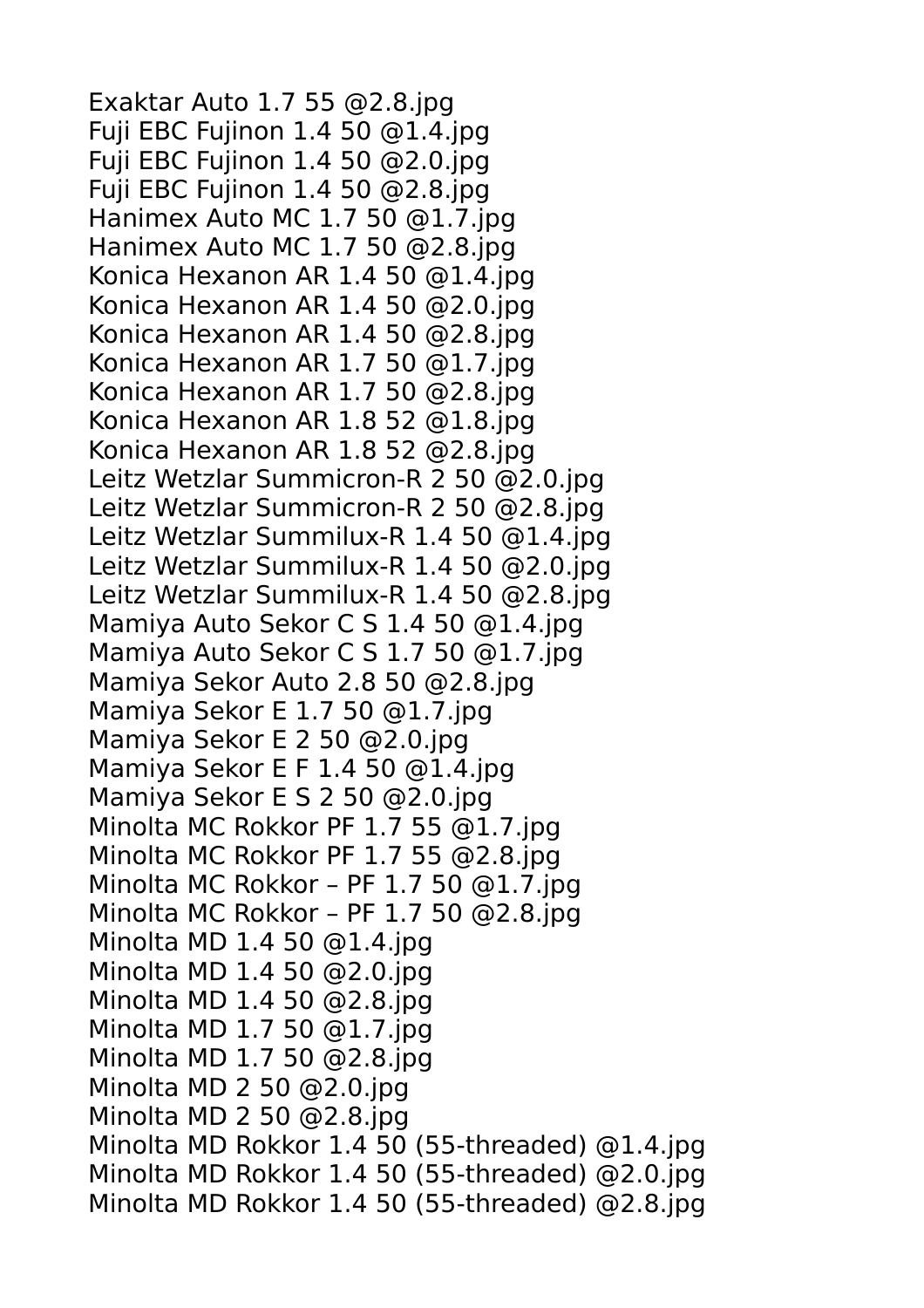Minolta MD Rokkor 1.4 50 @1.4.jpg Minolta MD Rokkor 1.4 50 @2.0.jpg Minolta MD Rokkor 1.4 50 @2.8.jpg Minolta MD Rokkor 1.7 50 @1.7.jpg Minolta MD Rokkor 1.7 50 @2.8.jpg Miranda Auto E 1.8 50 @1.8.jpg Miranda Auto E 1.8 50 @2.8.jpg Miranda Auto EC 1.8 50 @1.8.jpg Miranda Auto EC 1.8 50 @2.8.jpg Miranda Auto TM 1.8 50 @1.8.jpg Miranda Auto TM 1.8 50 @2.8.jpg Nikon Nikkor 1.4 50 @1.4.jpg Nikon Nikkor 1.4 50 @2.0.jpg Nikon Nikkor 1.4 50 @2.8.jpg Nikon Nikkor Ai 1.8 50 @1.8.jpg Nikon Nikkor Ai 1.8 50 @2.8.jpg Nikon Nikkor Ai-S 1.8 50 @1.8.jpg Nikon Nikkor Ai-S 1.8 50 @2.8.jpg Olympus Zuiko Auto-S 1.4 50 @1.4.jpg Olympus Zuiko Auto-S 1.4 50 @2.0.jpg Olympus Zuiko Auto-S 1.4 50 @2.8.jpg Olympus Zuiko Auto-S 1.8 50 @1.8.jpg Olympus Zuiko Auto-S 1.8 50 @2.8.jpg Pentacon Auto Multi Coating 1.8 50 @1.8.jpg Pentacon Auto Multi Coating 1.8 50 @2.8.jpg Pentacon Prakticar MC 1.8 50 @1.8.jpg Pentacon Prakticar MC 1.8 50 @2.8.jpg Porst Color Reflex Auto F 1.8 50 @1.8.jpg Porst Color Reflex Auto F 1.8 50 @2.8.jpg Porst Color Reflex X D 1.9 50 @1.9.jpg Porst Color Reflex X D 1.9 50 @2.8.jpg Porst Color Reflex X-M F 1.6 50 @1.6.jpg Porst Color Reflex X-M F 1.6 50 @2.8.jpg Revuenon Auto 1.7 55 @1.7.jpg Revuenon Auto 1.7 55 @2.0.jpg Revuenon Auto 1.7 55 @2.8.jpg Revuenon Auto MC 1.4 50 @1.4.jpg Revuenon Auto MC 1.4 50 @2.0.jpg Revuenon Auto MC 1.4 50 @2.8.jpg